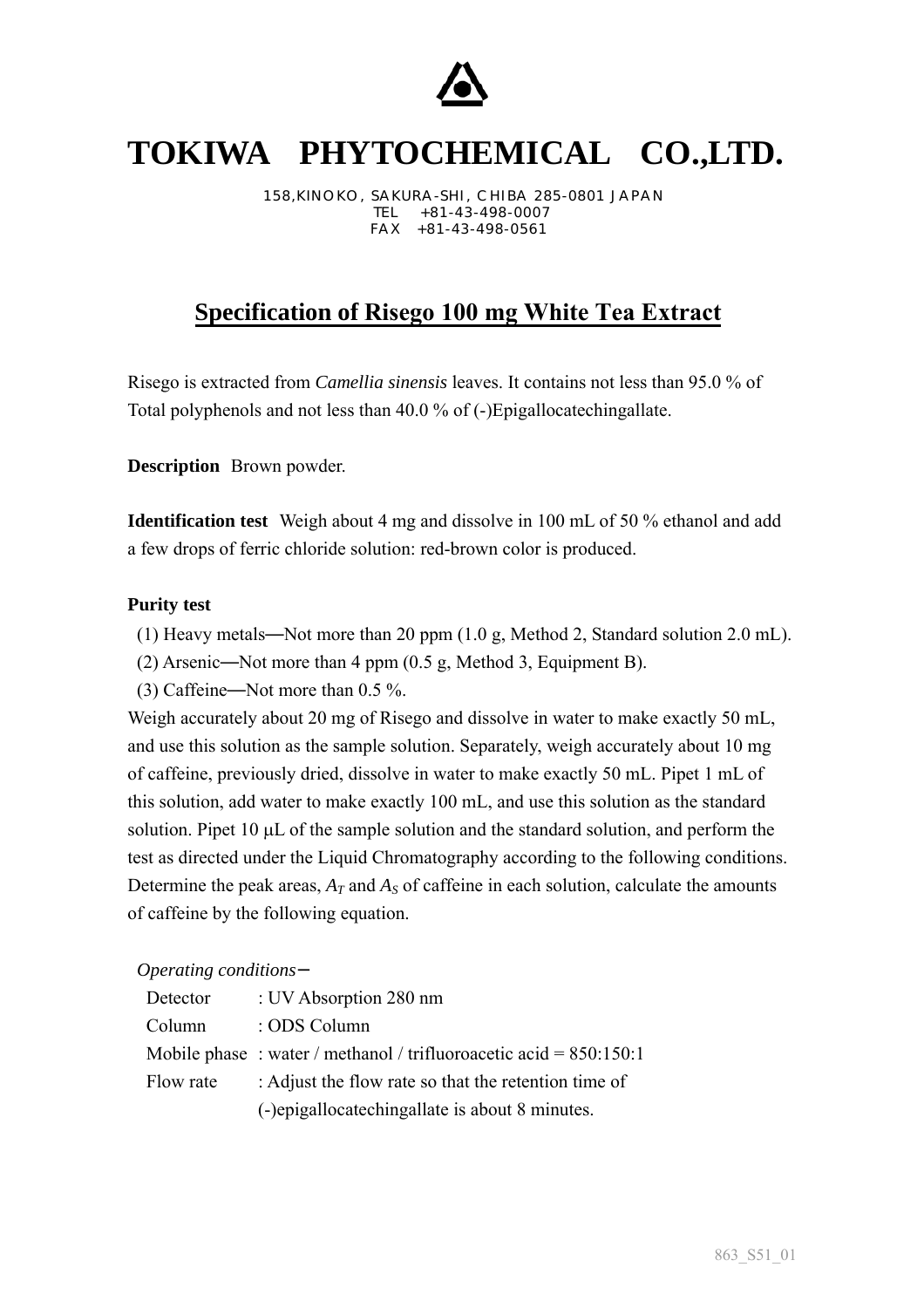Amount (mg) of caffeine

= amount (mg) of caffeine for component determination  $\times \frac{A_i}{A_i}$ *S A*  $\times \frac{A}{A}$ 

Water Not more than 8.0 % (by Karl-Fischer method).

**Ash** Not more than 1.0 % (1 g).

#### **Content of (-) Epigallocatechingallate** Not less than 40.0 %.

Weigh accurately about 20 mg of Risego and dissolve in water to make exactly 50 mL, and use this solution as the sample solution. Separately, weigh accurately about 2 mg of (-)epigallocatechingallate, previously dried, dissolve in water to make exactly 10 mL, and use this solution as the standard solution. Pipet 10 µL of the sample solution and the standard solution, and perform the test as directed under the Liquid Chromatography according to the following conditions. Determine the peak areas, *A<sup>T</sup>* and *A<sup>S</sup>* of (-)epigallocatechingallate in each solution, calculate the amounts of (-)epigallocatechingallate by the following equation.

## *Operating conditions*

| Detector  | : UV Absorption 280 nm                                              |
|-----------|---------------------------------------------------------------------|
| Column    | : ODS Column                                                        |
|           | Mobile phase: water / methanol / trifluoroacetic acid = $850:150:1$ |
| Flow rate | : Adjust the flow rate so that the retention time of                |
|           | (-)epigallocatechingallate is about 8 minutes.                      |

Amount (mg) of (-)epigallocatechingallate

= amount (mg) of (-)epigallocatechingallate for component determination  $\times \frac{Ar}{dx} \times 5$ *S A A*

## **Content of Total polyphenols** Not less than 95.0 %.

(1) Reagent

Ferrous tartrate reagent

Weigh accurately about 100 mg of ferrous sulfate 7-water and 500 mg of potassium sodium tartrate tetrahydrate and dissolve in water to make 100 mL.